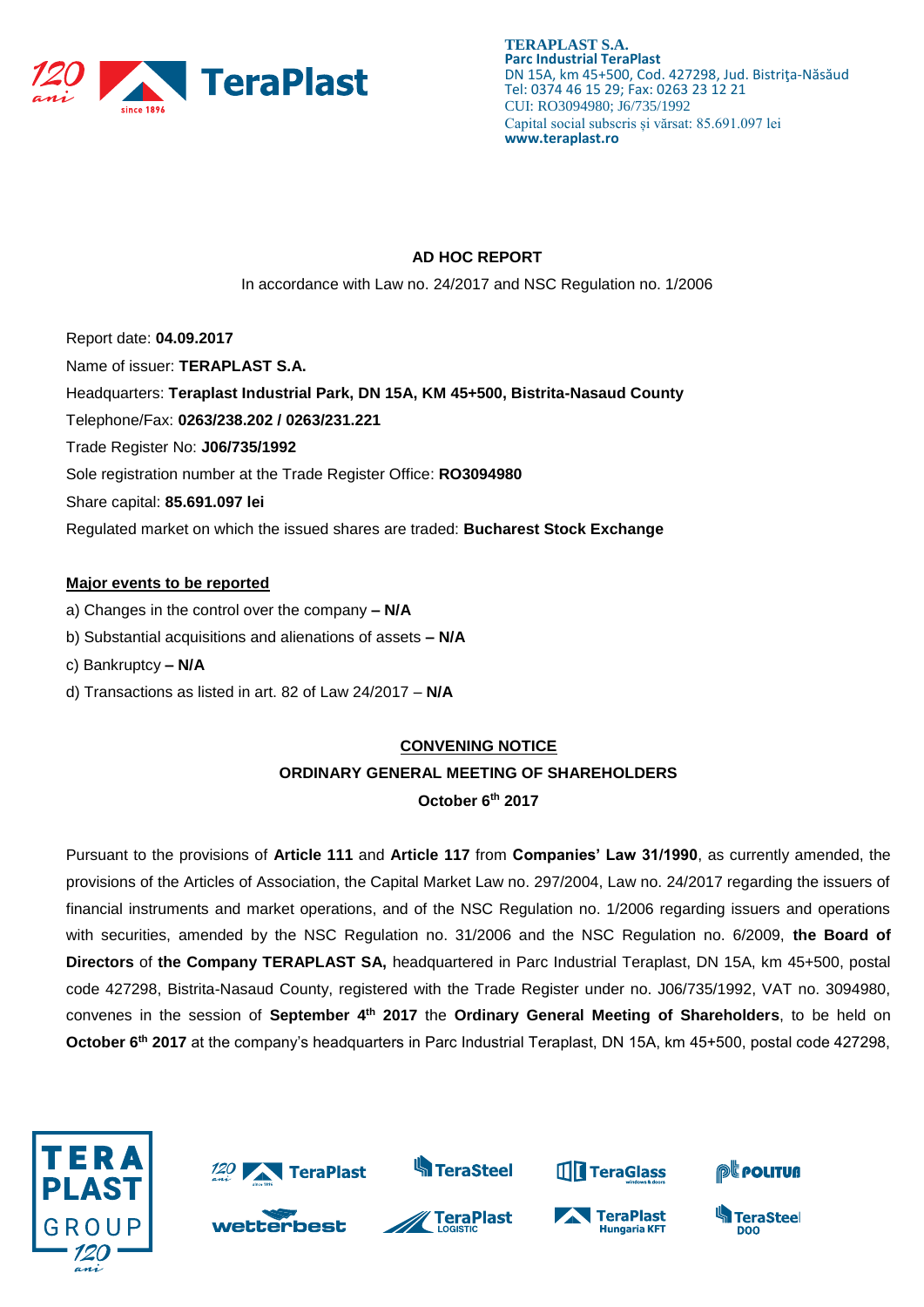

Bistrita-Nasaud County, **starting at 16:00 PM.** All shareholders registered in the Shareholders' Registry by the end of **September 25th 2017** set as reference date, are entitled to participate and vote.

#### **Ordinary General Meeting of Shareholders will have the following**

### **AGENDA**

#### Considering:

- The decision of the Board of Directors, no. 20, dated May 09th 2017, by which it was approved the election of Mrs. Pop Carmen Mirela as interim Nonexecutive Director, the mandate being effectual beginning with May 09th 2017 until the date of the assembly of the Ordinary General Meeting of Shareholders, which will complete the number of company's Directors.
- On October 6th 2017 expires the term of validity of the mandate granted to the other members of the Board of Directors of Teraplast S.A.

is proposed for approval:

1. Election of the members of the Board of Directors of the Company.

2. Establishing the validity of the mandate of the Board members, starting from the date of adoption of the decision by OGMS. The Board of Directors proposes that mandate length will be 1(one) year.

3. Empowering Mr. Dorel Goia and Mrs. Magda-Eugenia Palfi-Tirau to negotiate managers' contracts of mandate and to sign them, either of the two, in the name and on behalf of the Company.

4. Establishing **the registration date** which serves to identify the shareholders who will be affected by the decisions adopted by the Ordinary General Meeting of Shareholders. The date proposed by the Board of Directors is October 26th 2017.

5. Approval of the date October 25th 2017 as "**ex-date**", respectively the date previous to the registration date when the financial instruments, subject of the decision of the corporate bodies, are transacted without the rights resulting from such decision, pursuant to art. 2 letter f) of Regulation No. 6/2009 regarding the exercise of certain rights of the shareholders within the general assemblies of the trading companies, amended and completed by Regulation no. 13/2014 regarding the amendment and completion of certain regulations issued by the Security National Board (herein referred to as NSC Regulation No. 6/2009).

6. Empowering the Chairman of the Board of Directors to sign for and on behalf of all shareholders present at the assembly, the Decision of O.G.M.S.

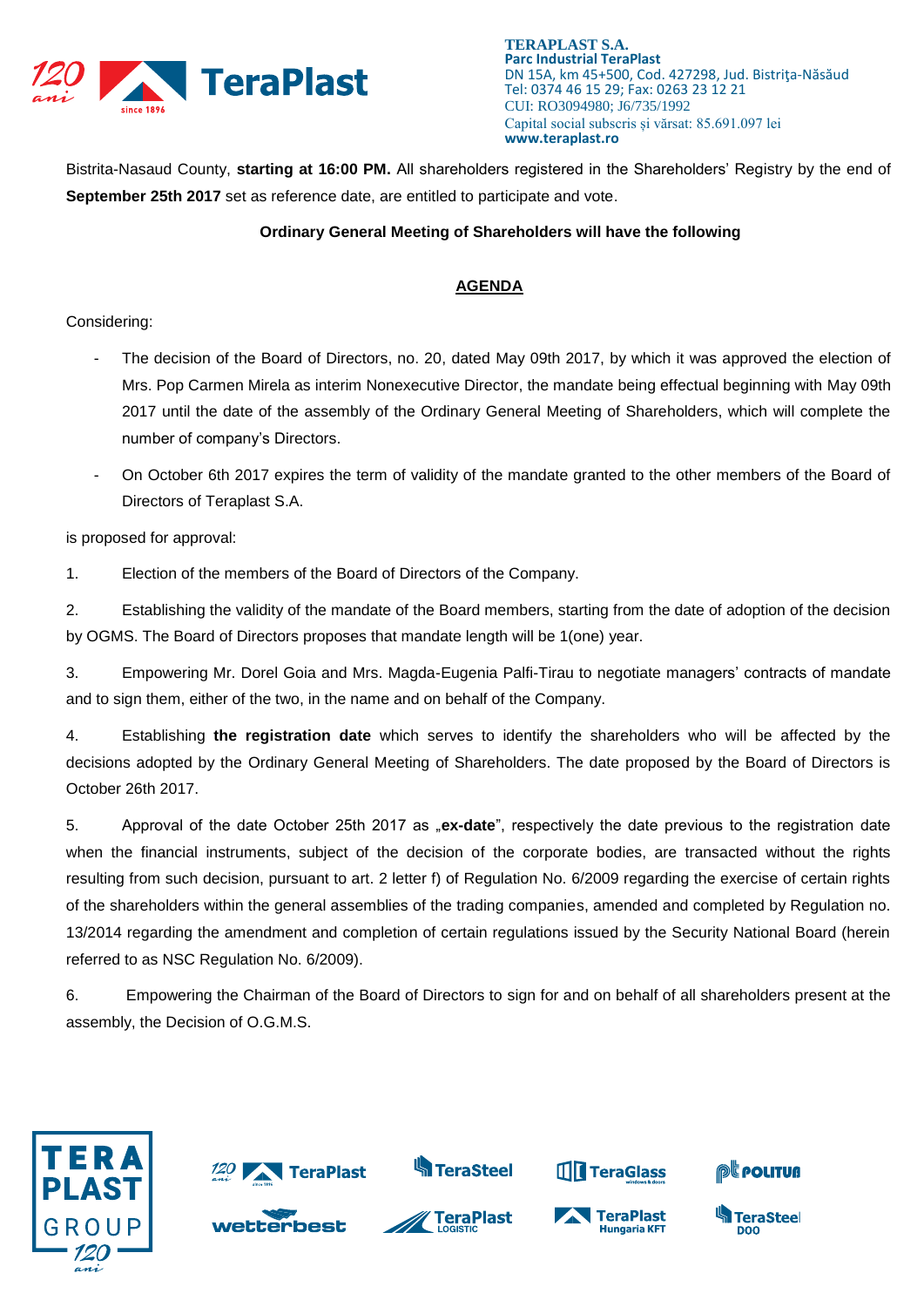

7. Empowering the legal adviser, Mrs. Diana Bretfelean, identified by ID series XB no. 515915, to accomplish all formalities regarding registration of the Decision of O.G.M.S. at the Trade Register of Bistrita-Nasaud Law Court and to publish such decision in the Official Gazette of Romania, Part 4.

(1) One or more shareholders jointly or severally representing at least 5% of the share capital, have the right (i) to introduce items on the General Meeting of Shareholders' agenda, provided that each item is accompanied by an explanation or a decision draft submitted for adoption to the General Meeting of Shareholders; (ii) to submit decision drafts for the items included or suggested to be included on the General Meeting's agenda.

(2) Any of the rights stipulated in paragraph (1) above may only be exercised in written, and the documents shall be submitted in a closed envelope at the company's headquarter located in Parc Industrial Teraplast, DN 15A, km 45+500, postal code 427298, Bistrita-Nasaud County, or sent by any type of mail or fast delivery with acknowledgment of receipt, the envelope bearing a clear note written in capital letters "FOR THE GENERAL MEETING OF SHAREHOLDERS OF 06/09.10.2017", or sent by messenger delivery or electronic means, with the extended electronic signature included according to Law 455/2001 on the electronic signature, at the following e-mail [secretariatCA@teraplast.ro,](mailto:secretariatCA@teraplast.ro) mentioning at subject: "FOR THE GENERAL MEETING OF SHAREHOLDERS OF 06/09.10.2017".

(3) The shareholders can exercise the rights stipulated in paragraph (1) letters (i) and (ii) within maximum 15 calendar days following the date of publication of this convening notice, namely no later than **September 21st, 2017.**  Each shareholder shall be entitled to address questions regarding the items on the General Meeting's agenda, and the company shall reply to the shareholders' questions during such meeting. The questions shall be submitted in a closed envelope at the company's headquarter located in Parc Industrial Teraplast, DN 15A, km 45+500, postal code 427298, Bistrita-Nasaud County, or sent by any type of mail or fast delivery with acknowledgment of receipt, the envelope bearing a clear note written in capital letters "FOR THE GENERAL MEETING OF SHAREHOLDERS OF 06/09.10.2017", or sent by messenger delivery or electronic means, with the extended electronic signature included according to Law 455/2001 on the electronic signature, at the following e-mail [secretariatCA@teraplast.ro,](mailto:secretariatCA@teraplast.ro) mentioning at subject: "FOR THE GENERAL MEETING OF SHAREHOLDERS OF 06/09.10.2017", on or by **October 05th, 2017**.

*The shareholders can participate in person or they can be represented in the General Meetings of Shareholders* either by their legal representatives or by other agents authorised by a special power of attorney or a general power of attorney, as provided by Article 92 paragraph (10) of Law 24/2017 on the issuers of financial instruments and market operations. Shareholders' access shall be permitted upon proof of their identity, consisting *in case of shareholders, who are natural persons, of their ID card or, in case of legal entities, legal representative, and in case of legal entities and shareholders, who are represented natural persons, of a special power of attorney awarded to the person acting as their agent, provided legal applicable provisions are complied with.*

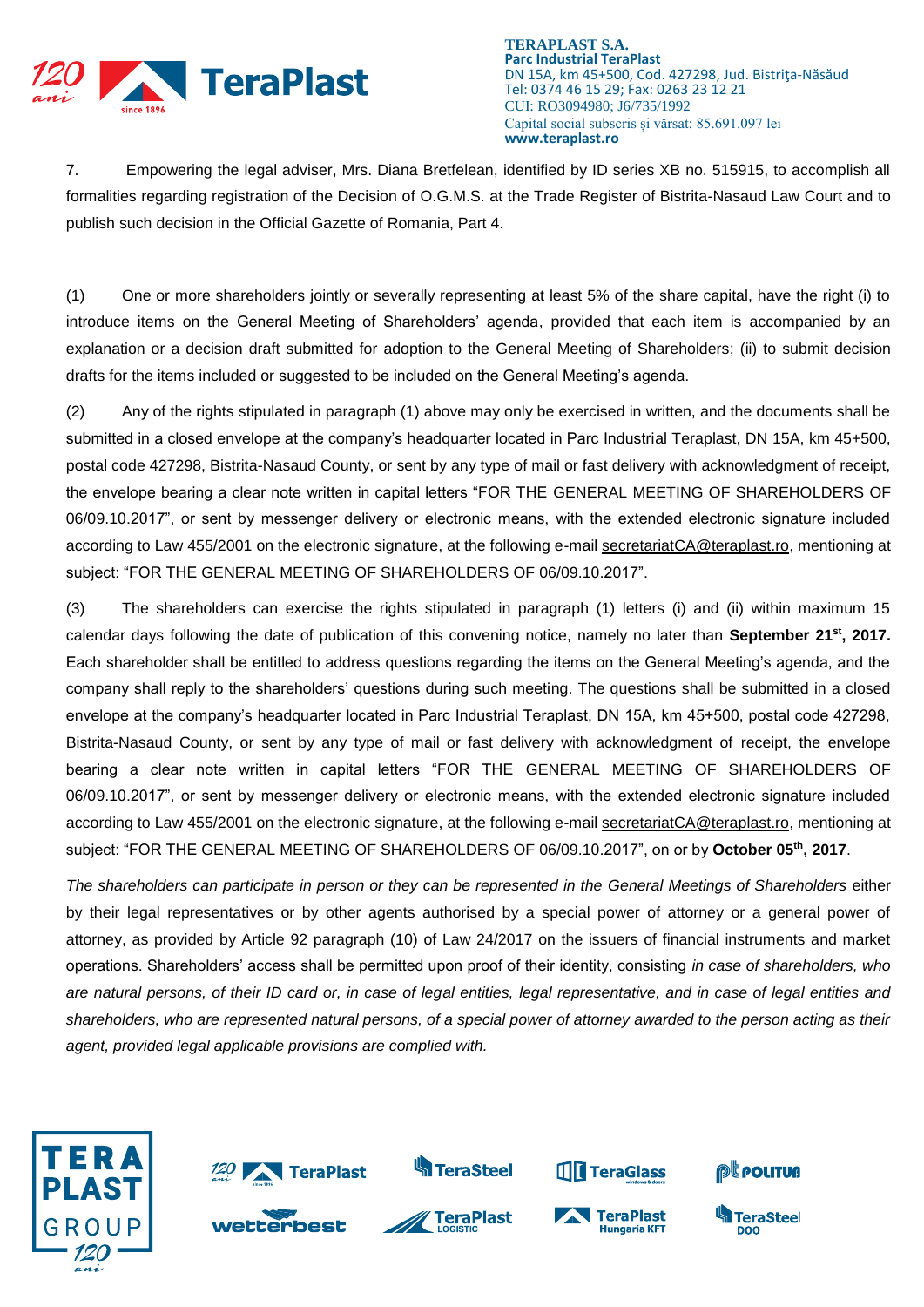

*The shareholders can appoint a representative by a general power of attorney (authorisation) valid for no more than three years*, authorising the appointed representative to vote in any matter subject to discussions of the General Meetings of Shareholders, provided such power of attorney (authorisation) be given by the shareholder, as customer, to an intermediary defined as per Article 2 paragraph (1) item 20 of Law 24/2007 on the issuers of financial instruments and market operations, or to a lawyer. The shareholders cannot be represented in the General Meeting of Shareholders based on a general power of attorney (authorisation) by a person subject to a conflict of interests, pursuant to Article 92 paragraph (15) of Law 24/2007 on the issuers of financial instruments and market operations.

General powers of attorney (authorisations) should be submitted to the Company Record Office or sent by any type of mail or courier with acknowledgement of receipt, 48 hours before the general meeting, namely no later than **October 4th 2017**, 4:00 pm, in copy, including the mention "Certified to be a true copy of the original" signed by the representative. The powers of attorney can also be sent by e-mail with the extended electronic signature included according to Law 455/2001 on the electronic signature, at the following e-mail [secretariatCA@teraplast.ro,](mailto:secretariatCA@teraplast.ro) mentioning at subject: "FOR THE GENERAL MEETING OF SHAREHOLDERS OF 06/09.10.2017". *The quality of shareholder* and, in case of shareholders, who are legal entities, or entities without legal personality, *the quality of legal representative* is ascertained based on the list of shareholders as of the reference/registration date, received by the issuer from the Central Depository or, accordingly, in case of different reference/registration dates, based on the following documents submitted to the issuer by the shareholder, issued by the Central Depository or the participants defined in Article 168 paragraph (1) letter b) of Law 297/2004, as amended and completed, providing trustee services:

a) the statement of account certifying the quality of shareholder and the number of owned shares;

b) documents certifying that the details of the legal representative are recorded at the Central Depository/ participants concerned;

The documents attesting the quality of legal representative elaborated in a foreign language other than English must be accompanied by a translation done into Romanian or English by a certified translator.

The identification criteria referred above shall be accordingly applied also in case the need arises to prove that the shareholder, suggesting for new items to be included in the General Meeting of Shareholders' agenda, or directing questions to the issuer related to the items included in the General Meeting of Shareholders' agenda, is a legal representative.

Pursuant to Article 14 paragraph 4) of the NSC Regulation no. 6/2009, a shareholder can appoint only one representative in a certain General Meeting. However, if a shareholder holds shares with a trading company in several security accounts, such restriction shall not prevent such shareholder to appoint other representative for the shares held in each security account, for a certain General Meeting. Such provision is not detrimental to the provisions of paragraph (5) of Article 14 of the NSC Regulation no. 6/2009.

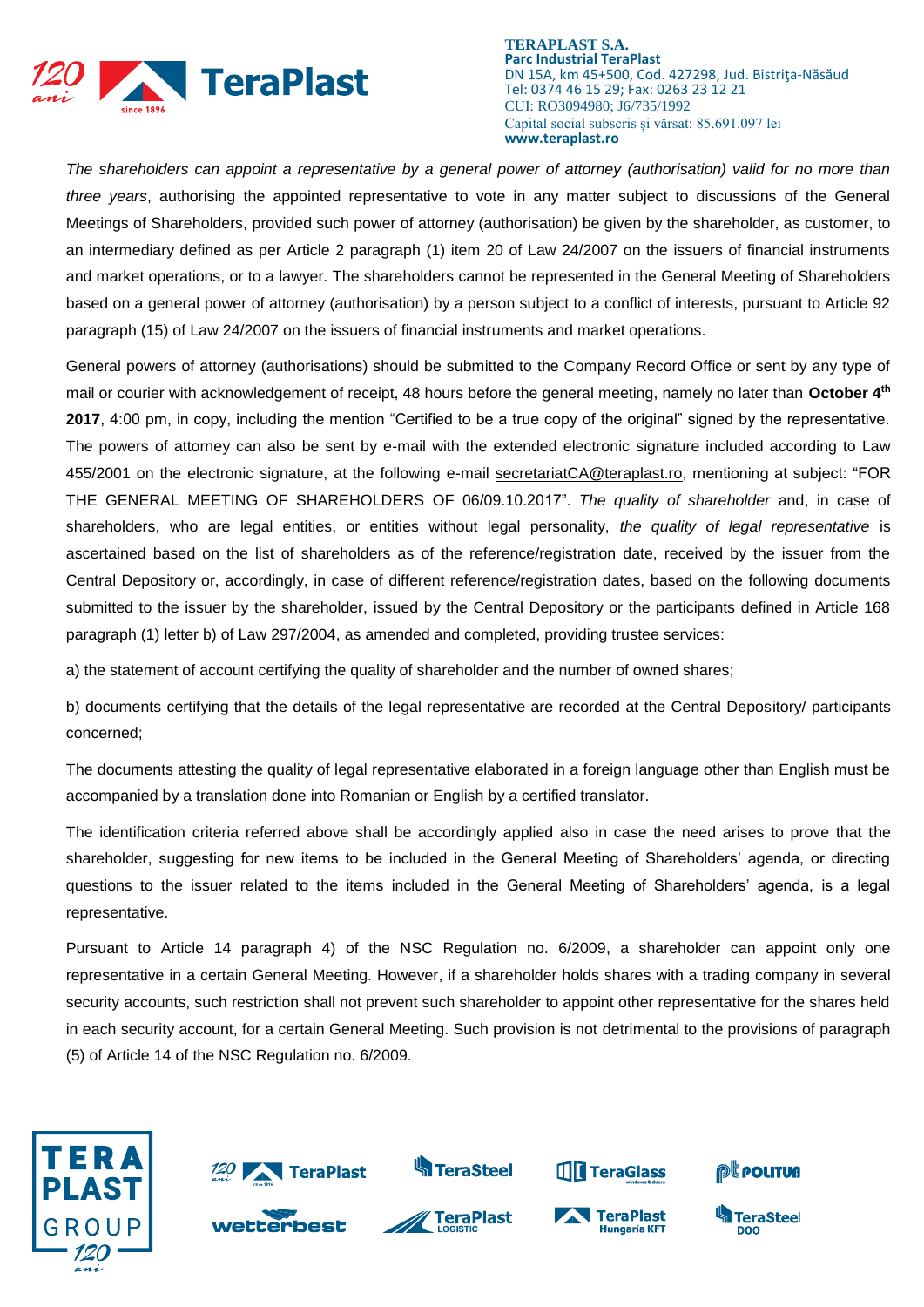

Pursuant to Article 14 paragraph 4 item 1 of the NSC Regulation no. 6/2009, *a shareholder can appoint by power of attorney one or several deputy representatives* for a general meeting, in the event the representative appointed as per paragraph (4) above is unable to attend. Where several deputy representatives are appointed by power of attorney, the order in which they will act shall be established.

The shareholders can also cast their votes for the items noted in the agenda by mail, and the vote application form, accurately filled out and signed, shall be sent in a sealed envelope to the company's headquarter located in Parc Industrial Teraplast, DN 15A, km 45+500, postal code 427298, Bistrita-Nasaud County, which should arrive at the company's headquarter no later than **04.10.2017**, 4:00 pm, the envelope bearing a clear note written in capital letters "FOR THE GENERAL MEETING OF SHAREHOLDERS OF 06/09.10.2017". The ballots can be sent by e-mail with the extended electronic signature included according to Law 455/2001 on the electronic signature, at the following e-mail [secretariatCA@teraplast.ro,](mailto:secretariatCA@teraplast.ro) mentioning at subject: "FOR THE GENERAL MEETING OF SHAREHOLDERS OF 06/09.10.2017".

A representative can cast his/her vote by mail only when such representative has received from the shareholder a special/general power of attorney which will be submitted to the issuer pursuant to Article 92 par. (14) of Law 24/2017 on the issuers of financial instruments and market operations.

Special power of attorney forms to be used for voting by representative, as well as the forms to be used for voting by mail shall be made available for shareholders both in Romanian and in English, at the company's headquarter located in Parc Industrial Teraplast, DN 15A, km 45+500, postal code 427298, during business days, from **8:00 am to 4:30 pm** and on the company website: [www.teraplast.ro,](http://www.teraplast.ro/) heading "Investors", Section "General Meeting of Shareholders", as of **September 05th , 2017.**

The special powers of attorney and the ballots by mail shall be submitted in Romanian or English originals at the company's headquarter located in Parc Industrial Teraplast, DN 15A, km 45+500, postal code 427298, Bistrita-Nasaud County, or sent by any type of mail or fast delivery with acknowledgment of receipt, not later than **October 04th , 2017,** 4:00 pm, the envelope bearing a clear note written in capital letters " FOR THE GENERAL MEETING OF SHAREHOLDERS OF 06/09.10.2017", or can be sent by e-mail with the extended electronic signature included according to Law 455/2001 on the electronic signature, at the following e-mail [secretariatCA@teraplast.ro,](mailto:secretariatCA@teraplast.ro) mentioning at subject: "FOR THE GENERAL MEETING OF SHAREHOLDERS OF 06/09.10.2017".

One copy shall be handed over to the representative, one shall be kept by the company, and the third copy shall be kept by the shareholder.

When completing the special powers of attorney and the ballots by mail, the possibility of completing the G.M.S. agenda by new items shall be considered. In such event, the updated special powers of attorney and updated ballots, both in Romanian and in English, can be obtained from the Company Record Office and the company's website